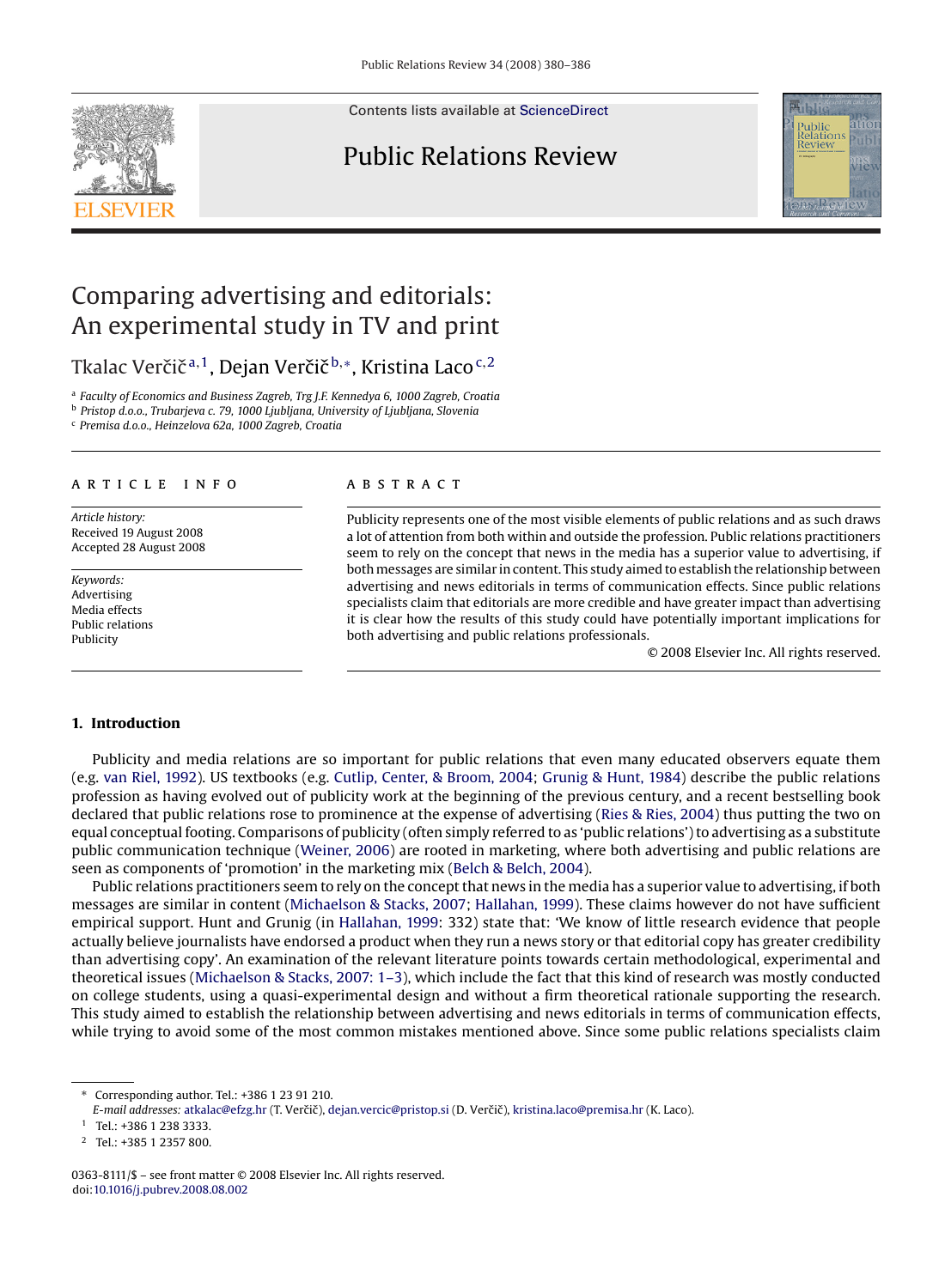that editorials are more credible and have greater impact than advertising ([Jo, 2004: 5](#page--1-0)04) it is clear how the results of this study could have potentially important implications for both advertising and public relations professionals.

#### **2. Literature review and critique**

In their classic marketing communications textbook [Belch and Belch \(2004: 580\)](#page--1-0) state: 'Because public relations communications are not perceived in the same light as advertising – the public does not realize the organization either directly or indirectly paid for them – they tend to have more credibility'. Some public relations authors agree ([Seitel, 1999:](#page--1-0) 214): 'Publicity is regarded as more credible then advertising'. The same author continues: 'Publicity which appears in news rather than in advertising columns, carries the implicit third party endorsement of the news source that reports it. In other words, publicity is perceived not as the sponsoring organization's self-serving view but as the view of the objective, neutral, impartial news source. So when publicity is reported by such a source it becomes more credible, believable, and, therefore, valuable 'news'. That, in essence is the true benefit of publicity over advertising'.

It seems that Hallahan's conclusion regarding the superiority of news over advertising, popular for more than 60 years, is often supported by both advertisers and public relations specialists. The recognition of this concept has been so widespread that it lead to the idea of a 'multiplier' of perceived impact [\(Michaelson & Stacks, 2007: 2\),](#page--1-0) that has even been quantified reportedly from 2.5 to 8.0 times the equivalent advertisement [\(Weiner & Bartholomew, 2006: 2\).](#page--1-0) However, this brave claim lacks empirical support.

#### **3. Publicity vs. advertising**

Publicity represents one of the most visible elements of public relations and as such draws a lot of attention from both within and outside the profession. As the quote from Belch and Belch implies, professionals and academics in the field of marketing communication frequently equate public relations with publicity. Public relations academics disagree and are often dissatisfied with public relations practice, which allows and sometimes even underscores such evaluations. [Ehling](#page--1-0) [\(1992: 461\)](#page--1-0) states: 'The overwhelming number of practitioners who claim the title of public relations professional fall into the category of publicists—people who confine their activities to message production in the hope of getting these messages used by the mass media; and much of this kind of activity is further restricted to product publicity, making public relations subservient to marketing and supplementary to product advertising'.

Public relations experts attribute the value of editorials to the intrinsic credibility of the source, which implies that receivers tend to believe in news more than they believe in advertising. When a mass medium endorses a product, person or a cause, the subject of endorsement receives public support. This serves as a rationale for numerous public relations professionals in valuing news editorials in terms of advertising expenditures ([Jo, 2004: 5](#page--1-0)04).

Even though source credibility and its consequences are unquestionably important, the amount of research conducted in this area has been very limited. It seems that most public professionals and a surprising number of academics consider news editorials superior in their ability to persuade. The few empirical studies that have attempted to further explore the impact of publicity in comparison to advertising have added only weak support to the thesis that editorials are more credible and thus superior in their influence.

#### **4. Theoretical analysis**

In exploring the comparative influence of advertising vs. news editorials there seem to be two main questions—the question of credibility itself, followed by the question of the various potential implications credibility might have on attitudes and behavior. Before investigating what the implications of higher credibility are, it is necessary to explore whether or not news editorials are actually perceived asmore credible than advertisingmaterial. As previously established, in public relations higher perceived credibility of editorial content is mainly explained through the third party endorsement effect.

[Cameron \(1994: 186–188\)](#page--1-0) reports on a number of studies that support the idea that news copy has greater credibility than advertising. Based on the aforementioned studies Cameron proposes three aspects of source credibility (vested interest in the message, explicit intent to persuade, and bias) that distinguish commercial messages from editorial ones. The results of his information processing experiment indicated that there is some basis for the notion that third party endorsement adds credibility. However, the author concluded (1994: 203): 'the effect is not profound and is restricted to the more discerning reader'.

[Hallahan \(1999\)](#page--1-0) also studied the third party endorsement effect. He questioned (1999: 331): '...the traditional explanation that publicity's superiority can be attributed to an implied recommendation found in media content'. After conducting an experimental study to analyze the differences between advertising and publicity he found no substantial difference among the two, even though editorial content proved to be more believable.

The popular assumption that news editorials are perceived as more credible is based on the US's understanding that a free and unbiased press is essential to the survival of a democracy. It is postulated that the general public needs to believe that the media 'objectively' report events as they happen. Trust in journalists, editors and the media industry in general is carefully monitored and studied as an essential element of the generalized trust in democratic institutions ([Fukuyama,](#page--1-0) [1996\).](#page--1-0) Advertising messages (as well as any messages created by corporate sources) are, on the other hand, perceived as